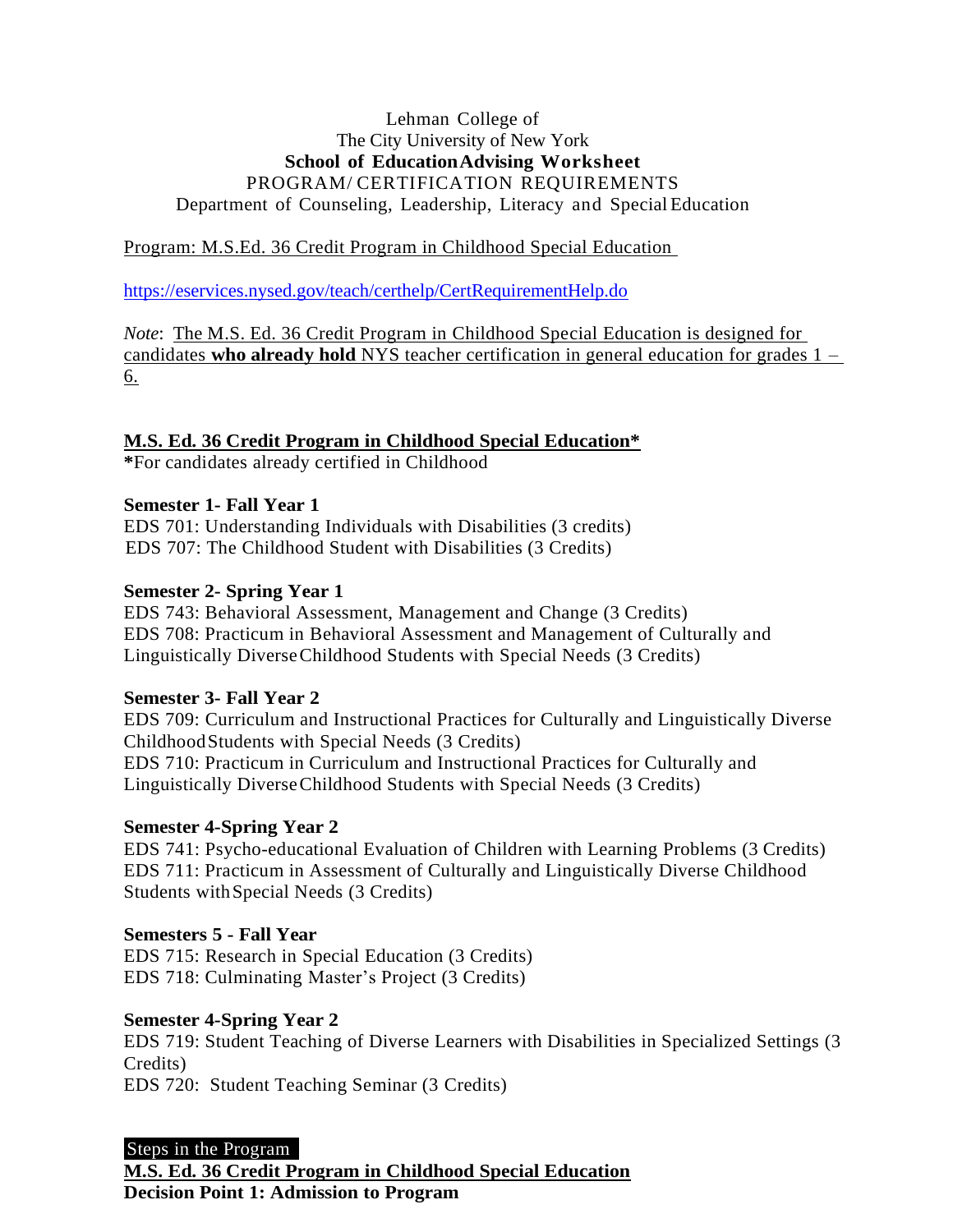Applicants must submit the following:

A bachelor's degree from an accredited college or university. A minimum undergraduate grade average of 3.0. An Initial or Professional New York State Certificate in teaching at the Early Childhood or Childhoodlevel. A Special Education concentration at the same developmental level as their earned Initial/Professional NYSTeaching Certificate. An essay outlining career goals. Respond in writing to questions on the application. Two letters of recommendation. Evidence of having taken the Graduate Record Exam. Successful participation in an interview.

# **Decision Point 2: Enrollment for Student in the Special Education Sequences of Study** Applicants must:

Meet the following GPA requirements: An earned GPA of 3.0 higher through the first 18 credits of graduate study.

If conditions were placed on the initial matriculation involving additional course work, all conditions mustbe met on or before the completion of the 18 credits. In order to register for course work beyond 18 graduate credits, the student may be required to provide a 15 to 30 minute videotape of a lesson with a whole class as part of a performance evaluation. Students will receive appropriate feedback and concrete suggestions for improvement, where needed. Each student may be required to integrate feedback and demonstrate improvement on a second videotape to be presented prior to graduation.

Have met with an advisor to make sure all prerequisites have been fulfilled.

### 6. **Fingerprinting**

You will need finger print clearance for New York State Certification. For more information please visit the NYSED website at<http://www.highered.nysed.gov/tcert/ospra/>

All student teachers need fingerprint clearance from either the New York City Department of Education or the New York State Education Department before the start of their student teaching experience.

Note: Candidates who apply for certification will be required to take the New York State Teacher Certification Examination (Educating All Students) Content Specialty Test – Multisubject (Grades 1-6) Content Specialty Test – Students With Disabilities edTPA (If you already passed the edTPA, you do not need to submit a second one.) DASA (Dignity for All Students Act) Workshop Autism Workshop Decision Point 3: Exit Requirements

# Graduate Courses: Degree Requirements

Applicants must submit the following:

Complete a minimum of 36 graduate credits of study in an approved Special Education concentrationor a 48 credit course of study for candidates in the dual certification program.